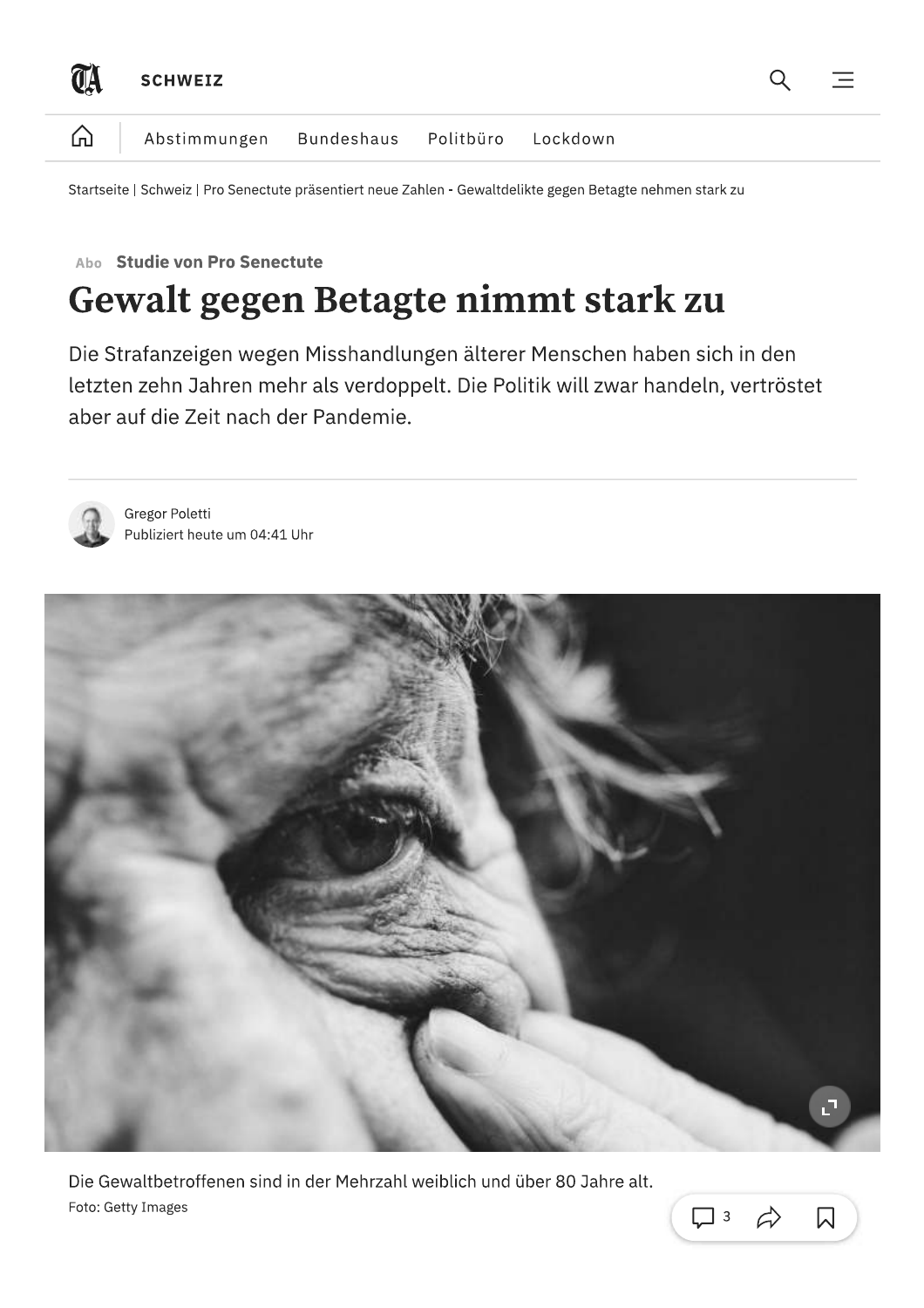Jeden Tag werden in der Schweiz rund 20 Gewalttaten gegen Seniorinnen und Senioren bekannt. Zu diesem Ergebnis kommt eine Studie von Pro Senectute, die am Freitag veröffentlicht wurde. In dem Bericht schlägt die Altersfachorganisation Alarm: Die Zahl der zur Anzeige gebrachten Straftaten habe sich in den letzten zehn Jahren mehr als verdoppelt – von 3600 auf 7400 Fälle.

Pro Senectute beobachte dieses Phänomen schon länger mit grosser Sorge, sagt Kommunikationschef Peter Burri Follath. «Denn die Dunkelziffer ist riesig.» Es sei davon auszugehen, dass 96 Prozent der Delikte gar nicht erst gemeldet würden.

«Die Gründe der immensen Zunahme sind nur schwer zu erahnen, können aber nicht allein auf die zahlenmässig immer ältere Bevölkerung reduziert werden.» Fakt sei, dass die Betreuung der älteren Menschen auf immer weniger Schultern verteilt werde, was zu Überlastungen und schlimmstenfalls zu Gewalt im häuslichen Umfeld führen könne.

## Erste Anzeichen sind Erschöpfung und Rückzug

Bis sich Betroffene dazu durchringen, ihren Partner, ihre Partnerin, Verwandte oder Pflegende anzuzeigen, braucht es viel Überwindung. Oft ist die Scham zu gross. Das legt auch eine Untersuchung des Bundes aus dem Jahr 2020 nahe: Demnach ist sogar jede fünfte ältere Person von Gewalt betroffen.

Wie kommt es so weit, welche Schicksale stecken dahinter? Erste Anzeichen seien oft Erschöpfung und Rückzug, weiss Paolo Nodari. Er ist Direktor von Pro Senectute Ticino e Moesano. Seit über 25 Jahren im Metier tätig, leistet er mit seinem Team im Tessin bei der Gewaltprävention Pionierarbeit: «Wir versuchen, alles zu unternehmen, damit solche Fälle nicht vor dem Richter landen und im besten Fall verhindert werden können.»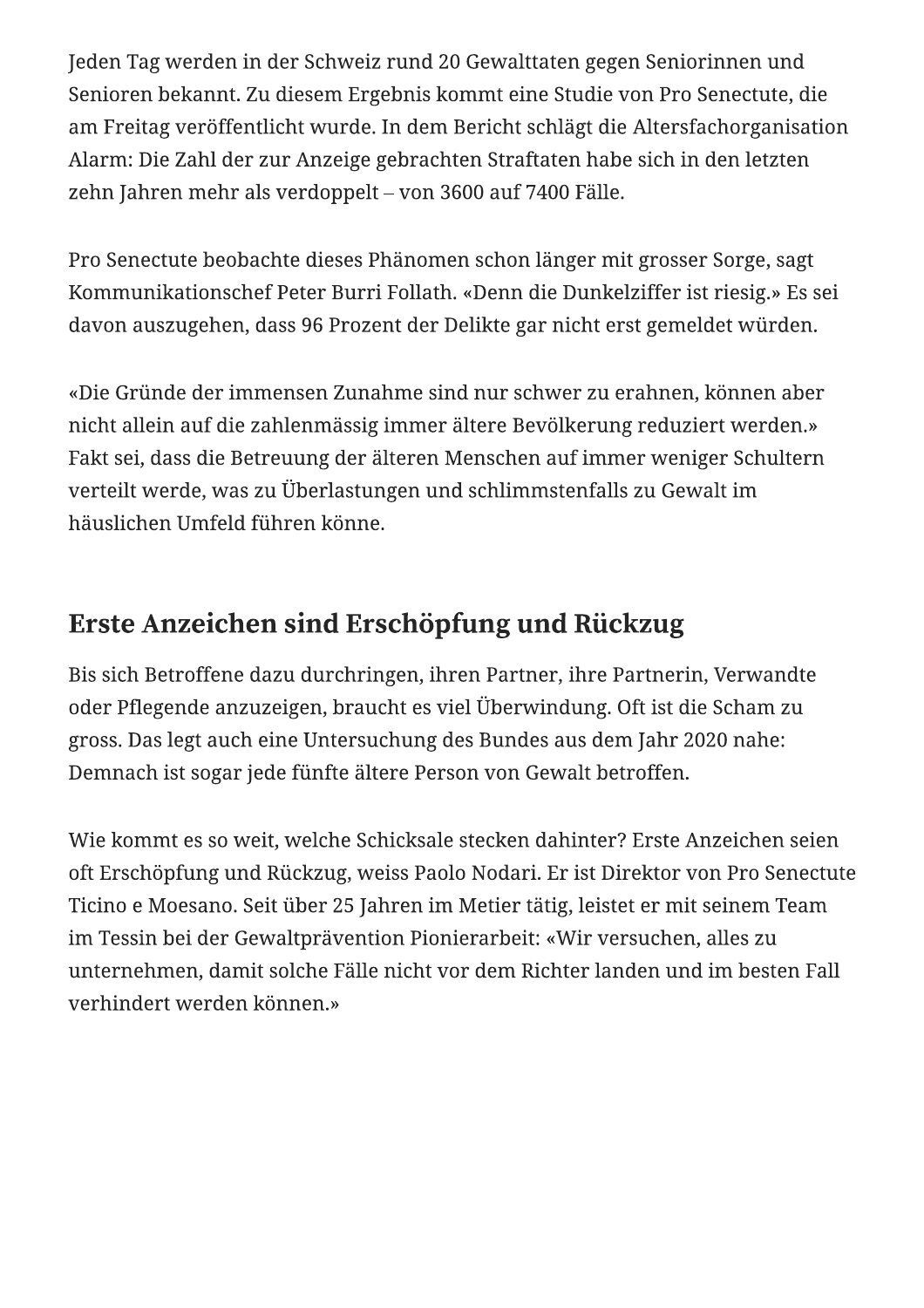Paolo Nodari, Direktor von Pro Senectute Tessin und Moesano, ist häufig konfrontiert mit häuslicher Gewalt an betagten Menschen: «Diese ist oft tabuisiert, was es nicht einfach macht, solche Vorfälle überhaupt zu erkennen.» Foto: PD

Nodari erzählt von einem typischen Fall, jenem des Ehepaars Franz und Elisabeth Hügi (Namen geändert).Das Paar hat in Zürich gelebt und gearbeitet und ist nach der Pensionierung ins Tessin gezogen. Sie haben dort viele gute Jahre miteinander verbracht. Kurz vor ihrem 78. Geburtstag erlitt Elisabeth einen Unfall: Sie brach sich die Hüfte, musste für zwei Monate ins Spital. Als sie wieder nach Hause kam, wurde das Verhältnis zu ihrem Mann Franz zunehmend schwierig. Sie, die immer sehr selbstständig und selbstbewusst gewesen war, sass nun etwas verloren im Rollstuhl. Sie konnte nicht mehr viel zum Haushalt beitragen, der Kühlschrank blieb leer, und Franz wirkte überfordert. Er wurde aggressiv, brüllte herum und warf auch schon mal mit Tellern um sich.

Elisabeth vertraute ihre Sorgen der Pflegerin an, die ihr jeweils bei der Morgenhygiene half. Da sie im Gegensatz zu ihrem Mann kaum Italienisch sprach, konnte sie ihre Not jedoch nur andeuten. Die Pflegerin meldete Paolo Nodari, dass es bei den Hügis nicht mehr rundlaufe: «Wir haben dann mit einem Psychologen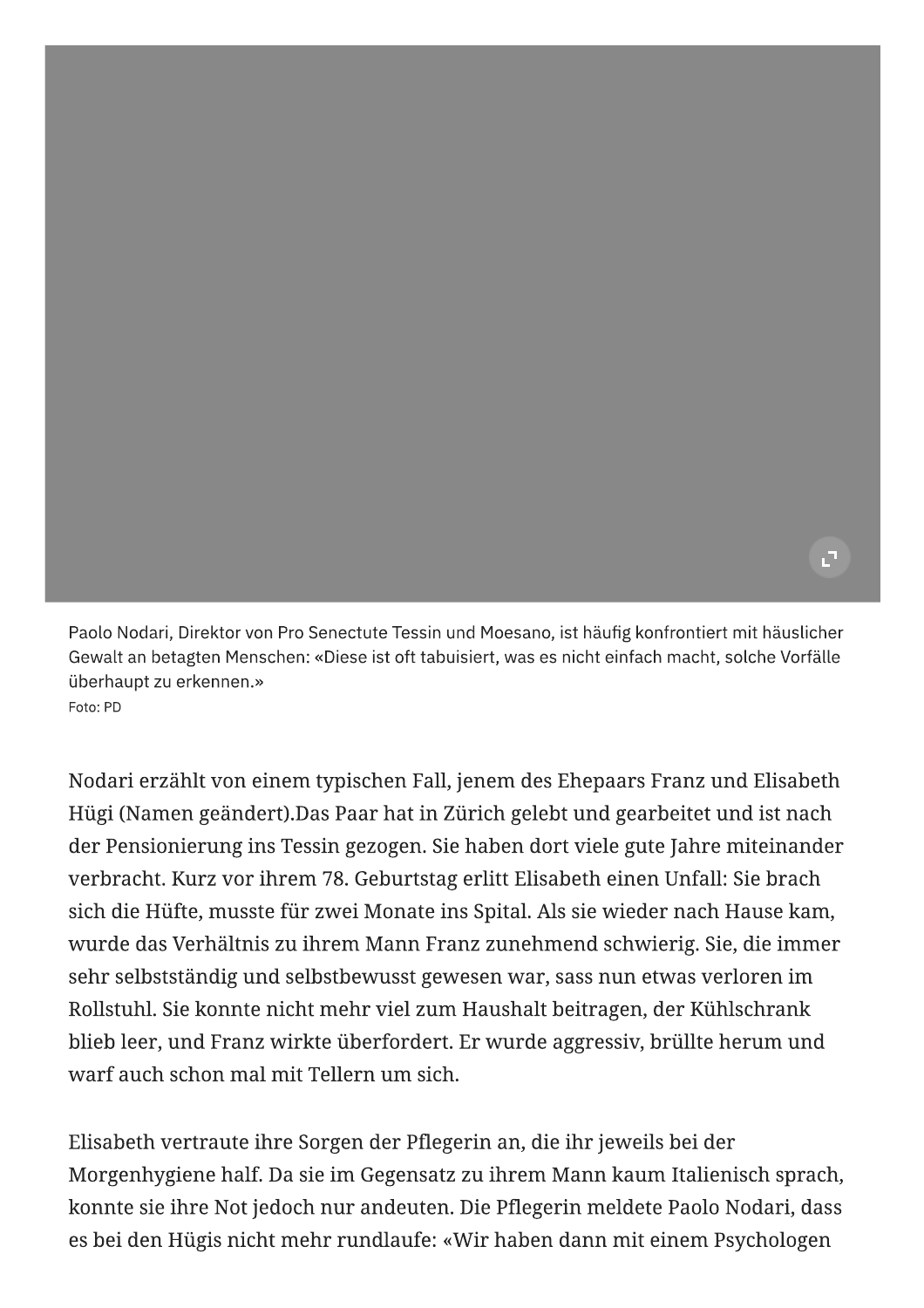die Situation analysiert und Massnahmen eingeleitet.» So habe man einen zusätzlichen Haushaltsdienst mit einer Deutsch sprechenden Person organisiert – das hat Elisabeth etwas aus der Isolation geholfen. Und Franz konnte davon überzeugt werden, sich einmal bei einem Geriater durchchecken zu lassen. Seitdem habe sich die Situation beruhigt, sagt Nodari.

## Frauen stärker betroffen

Der Fall ist auch deshalb exemplarisch, weil Frauen im Alter öfter Gewalt ausgesetzt sind als Männer. Das zeigen auch die Zahlen der Anlaufstelle «Alter ohne Gewalt». Laut deren Geschäftsleiterin Ruth Mettler waren die Gewaltbetroffenen in der Mehrzahl weiblich und über 80 Jahre alt: «Die Übergriffe fanden in 81 Prozent der Fälle im häuslichen Bereich durch die Partnerin oder den Partner oder durch die erwachsenen Kinder statt.» 19 Prozent der gemeldeten Fälle ereigneten sich in Pflege- oder Altersheimen, oft verbunden mit institutionellen Problemen. «Jetzt muss endlich eine Enttabuisierung stattfinden», ist Mettler überzeugt.

Es brauche nun ein klares Bekenntnis, dieses Thema anzugehen und mittels Prävention zu verhindern, mahnt auch Alain Huber, Direktor von Pro Senectute Schweiz. Der Bundesrat hat die Thematik in einem Bericht untersuchen lassen. Die vor einem Jahr präsentierten Empfehlungen lassen aufhorchen: Die Hilfsangebote, insbesondere die Betreuungsangebote bei älteren Menschen daheim, müssten verbessert und finanziell unterstützt werden. Was bereits getan werde gegen Gewalt gegenüber Älteren, genüge nicht, zudem seien die Unterschiede von Kanton zu Kanton gross.

## **Impulsprogramm gefordert**

Deshalb fordert die Mitte-Politikerin Ida Glanzmann mit einem breit abgestützten parlamentarischen Vorstoss ein Impulsprogramm zur Prävention von Gewalt im Alter. Zugängliche, erschwingliche Betreuungsangebote könnten die Risikofaktoren substanziell mildern und präventiv wirken, so die Luzerner Nationalrätin.